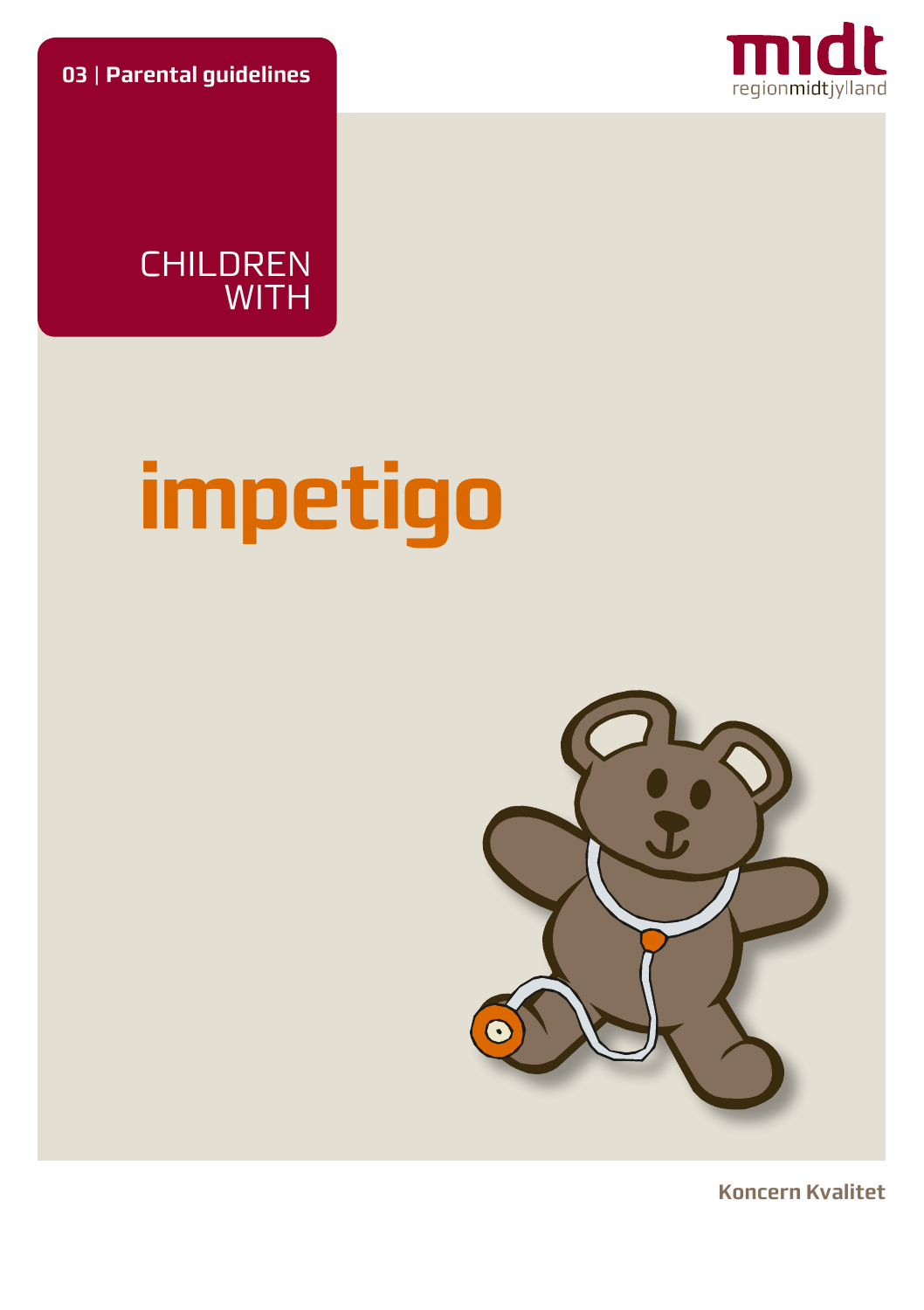# Children with **impetigo**

#### **General information:**

Impetigo is a skin disease caused by staphylococcus and streptococcus bacteria. It is quite common, and usually appears around the mouth, nose, on the scalp and hands. It usually starts with a small scratch or an itching rash, and quickly develops into a small, infected fluid-filled blister. When the blister bursts a thick yellow crust is formed, and new blisters may develop nearby or elsewhere on the body.

Impetigo is not dangerous, but it is quite contagious. Adults will sometimes be infected but it primarily affects children aged between 0 and 6.

# **How is it contracted?**

When a child with impetigo scratches the sores, the bacteria spread to the child's hands and nails and from there to other parts of the body or to other children.

Impertigo may be transmitted via towels, bed linen, combs, hairbrushes, etc., which may contain bacteria from the sores.

#### **Symptoms:**

- Small red itching sores
- Yellowish sores which may spread and do not heal
- The condition may involve fever.

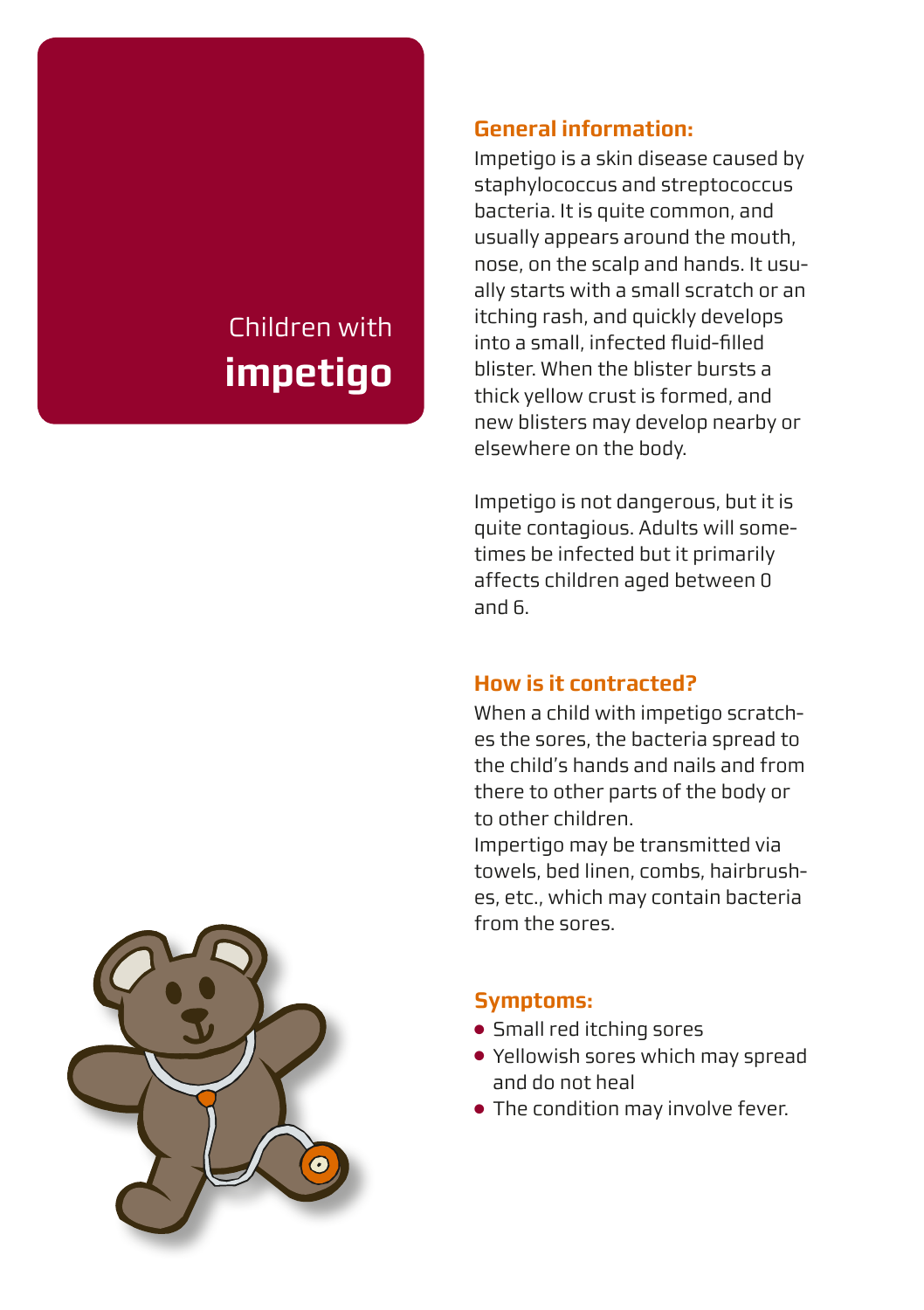#### **Good advice:**

- Cut the child's nails short
- Prevent the child from scratching the sores, picking its nose, its nails or sucking its fingers
- Make sure the child is not too warmly dressed, as heat causes itching and enables the bacteria to develop more easily
- It may be necessary to cover the sore with a bandaid if there is discharge from the sore. Otherwise, the sores heal faster if they are uncovered.

#### **When to contact a doctor?**

Contact a doctor if the child:

- gets small, red, itching sores
- gets yellowish sores that spread and do not heal
- makes you worry and feel insecure

Contact your general practitioner first because he/she knows your child better than the doctor on call. You can also get good advice and guidance from your health visitor.

# **Treatment:**

In mild cases, the treatment consists of washing the skin with soap and water or a disinfectant (chlorhexidine) at least twice daily and letting the skin air-dry. In most cases, the sores will be treated with an antibiotic cream that is applied locally. The bacteria live under the crusts and it is therefore important to soften and remove the crusts before applying the cream.

In cases where the sores have spread over a large area, antibiotics are given as pills or a mixture. Hospital admission may be necessary.

#### **Prevention:**

- Maintain high standards of hygiene
- Always wash your hands after touching the sores, and teach your child to wash hands often
- Give the child its own comb, facecloth and towel
- Change clothes, towel and bed linen daily as long as the child has impetigo
- Inform the childcare facility that your child has impetigo

In general, it is important for both children and adults to maintain good hand hygiene, because this has been shown to reduce the risk of condition.

# **Childcare**

The child can return to childcare once the sores have dried and the crusts have fallen off. Schoolchildren can go back to school as soon as treatment has started and they understand the importance of washing their hands often, and if the sores have not spread too much.